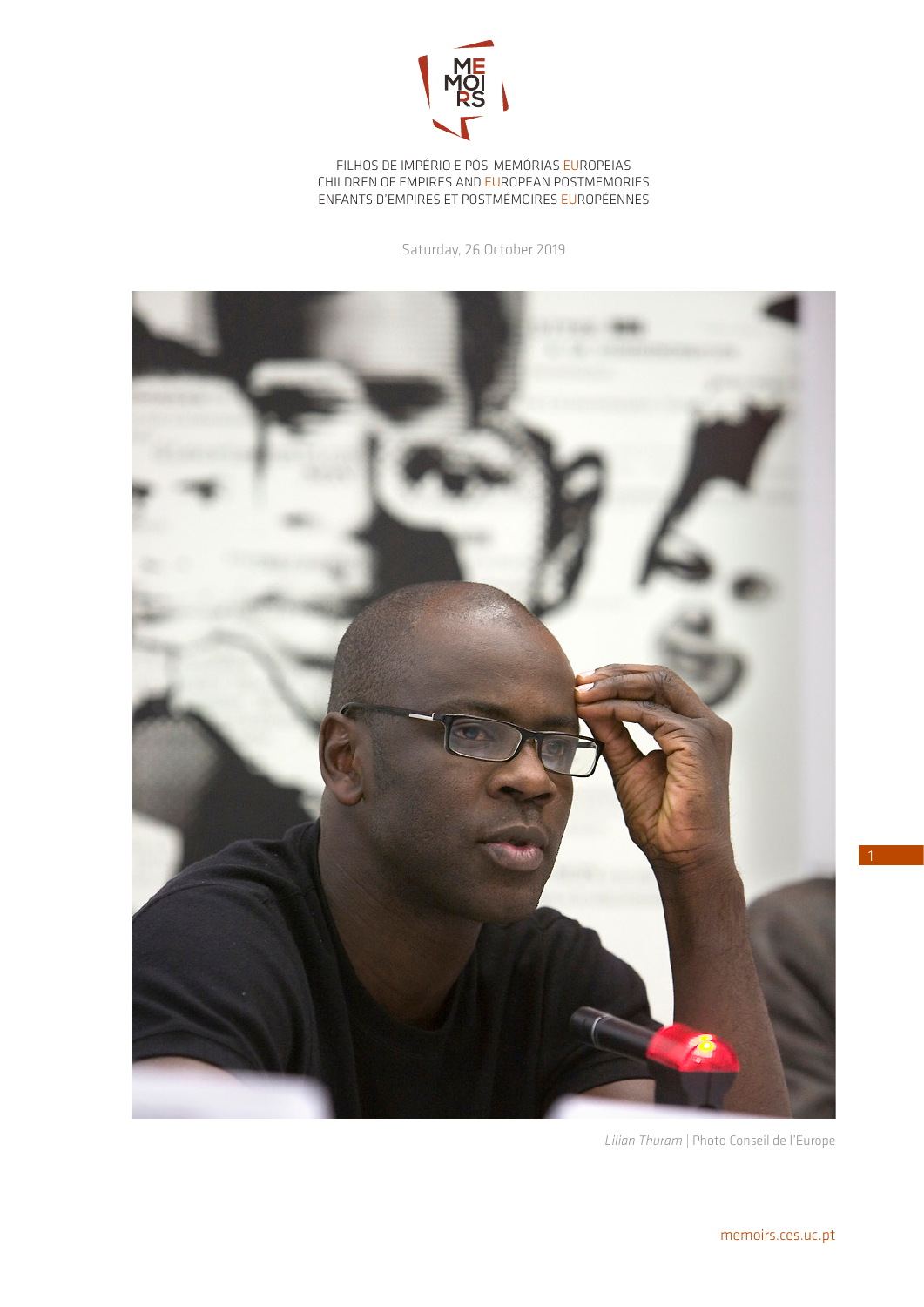

## WHY IS RACISM STILL A EUROPEAN QUESTION?

Fernanda Vilar

Lilian Thuram, a French world-cup winning footballer in 1998, has recently returned to the centre of media attention in Europe. He spoke out in defence of a black footballer who was racially abused by football fans. Thuram had the courage to declare straightforwardly that white people believe themselves to be superior and that racism is a centuries-old construction, and therefore very difficult to change (1). The fact that what Thuram said became controversial shows the necessity of discussing racism in Europe as a legacy of European imperial history. It also showed the need to go beyond this. As Angela Davis put it: "It is not enough not to be racist, one must be anti-racist" (2).

Thuram is the Founder of the Association for Education Against Racism (3). He has been accused of antiwhite racism, a reprehensible oxymoron that seeks only to delegitimize those who denounce racism. It reveals the fallacies of those who believe they suffer daily oppression because they are white. "When a wise man points to the moon, the idiot looks at his finger," says a Chinese proverb. To accuse Thuram of racism is to circumvent the issue that matters: the colonial legacy in European countries. Racism is a white problem; a logic that perpetuates social privileges, power, and exploitation by assigning people racialized identities (4). This is not to say that whites should guiltily martyr themselves, but that they must understand their place, their privileges, and their participation within the racist structure of society.

Public policy, however, is still inadequate – a pertinent example is the recent appointment of a [European Commission](https://www.lemonde.fr/afrique/article/2019/09/18/un-commissaire-charge-de-la-protection-du-mode-de-vie-europeen-qui-fait-reagir-en-afrique_5512093_3212.html) vice-president in charge of migration issues under a portfolio called "protecting the European way of life". Experts and NGOs have reacted sharply to the name of this portfolio, linking as it does the issue of migration with the protection of a European way of life. The term "protection" evokes security policy, and, as [Amnesty International](https://www.courrierinternational.com/article/immigration-pluie-de-critiques-apres-la-nomination-dun-commissaire-charge-de-la-protection) has pointed out, seems to deny the contributions of migrations to European values and ways of life.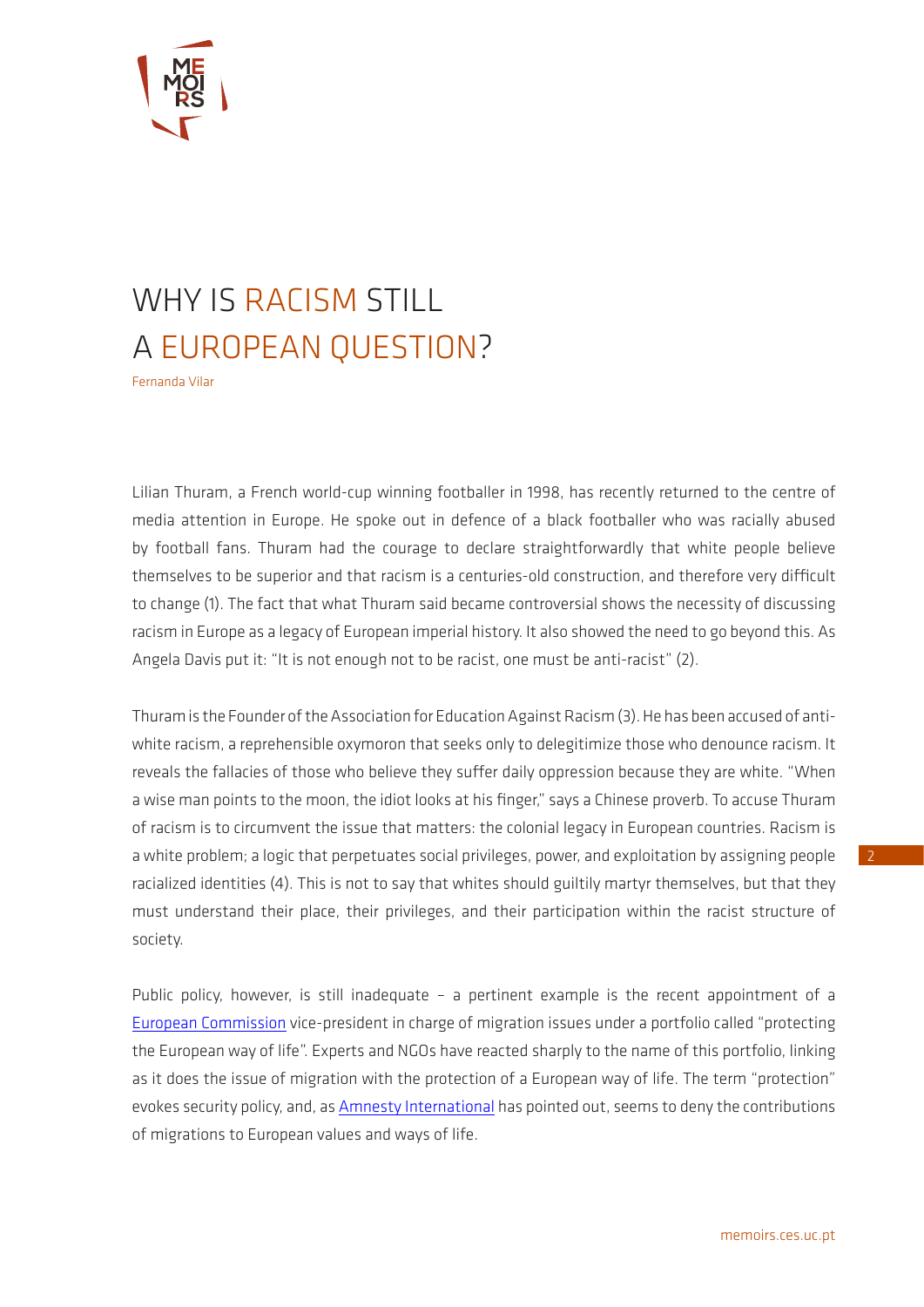

Yet conceiving of immigration as a problem, and investing in the protection of the European way of life, are state projects. With the death of former French President Jacques Chirac, many of his actions and speeches have come to be memorialized. We can return to a speech he made in Orléans, on the 19th of June 1991. There he clearly identified that in his political project he conceived of immigration as a problem: "Our problem is not foreigners, but the excess of them. (…) It is true that Spanish, Poles and Portuguese working in our houses causes fewer problems than having Muslims and Blacks (…)"(5). This logic of the State is exactly the same as that of the current French President Emmanuel Macron who, while recognising France's economic and social difficulties, in his next breath links them to immigration. The "other" constructed by colonialism is still the source and the target of fear, and true motives are hidden.

We need to address the lexicon used to deal with these "sensitive" themes. In political debates and the mainstream media, the agenda and the language of the far-right predominate. There, immigration is always accompanied by the word *problem*. Islam is put in counterpoint to secularism, communitarianism is linked to insecurity and identity to crisis. In this dominant sematic field, the logic of anti-white racism might make sense to some. However, the true struggle is to bring the real structural problems of society into the discussion: the impoverishment of the population; the precaritization of work; racial and sexual discrimination, and the globalization of capitalism. The struggle is to address the many preconceptions that are inherited from the colonial past, from islamophobia to the lack of public policy for the integration of immigrants and the proliferation of civilizational theories, Lusotropicalism and anti-black racism.

The role of the arts in bringing the theme of immigration and colonial inheritances into public debate is of fundamental importance. The launch of the series *Sauvages* by Canal+ in France, based on a tetralogy of the same name written by Sabri Louatah, questions colonial violence and its legacies in contemporary French mentalities. Louatah, a French citizen of Algerian origin, imagines the day when France elects its first *kabyle* (6) President. This political and familial saga interrogates the impossibility of France recognizing its own multiculturalism, the fruit of its colonial past. The question of French and European identity is central to this work, as it is to much contemporary work. In Portugal, we could refer to the recent novel *Luanda, Lisboa, Paraíso* (2018) by the Portuguese writer of Angolan origin, Djaimilia Pereira de Almeida. It questions the place of assimilated peoples in Portuguese society, as well as the way that their children live as the inheritors of a colonial past living in the capital of the old Empire. In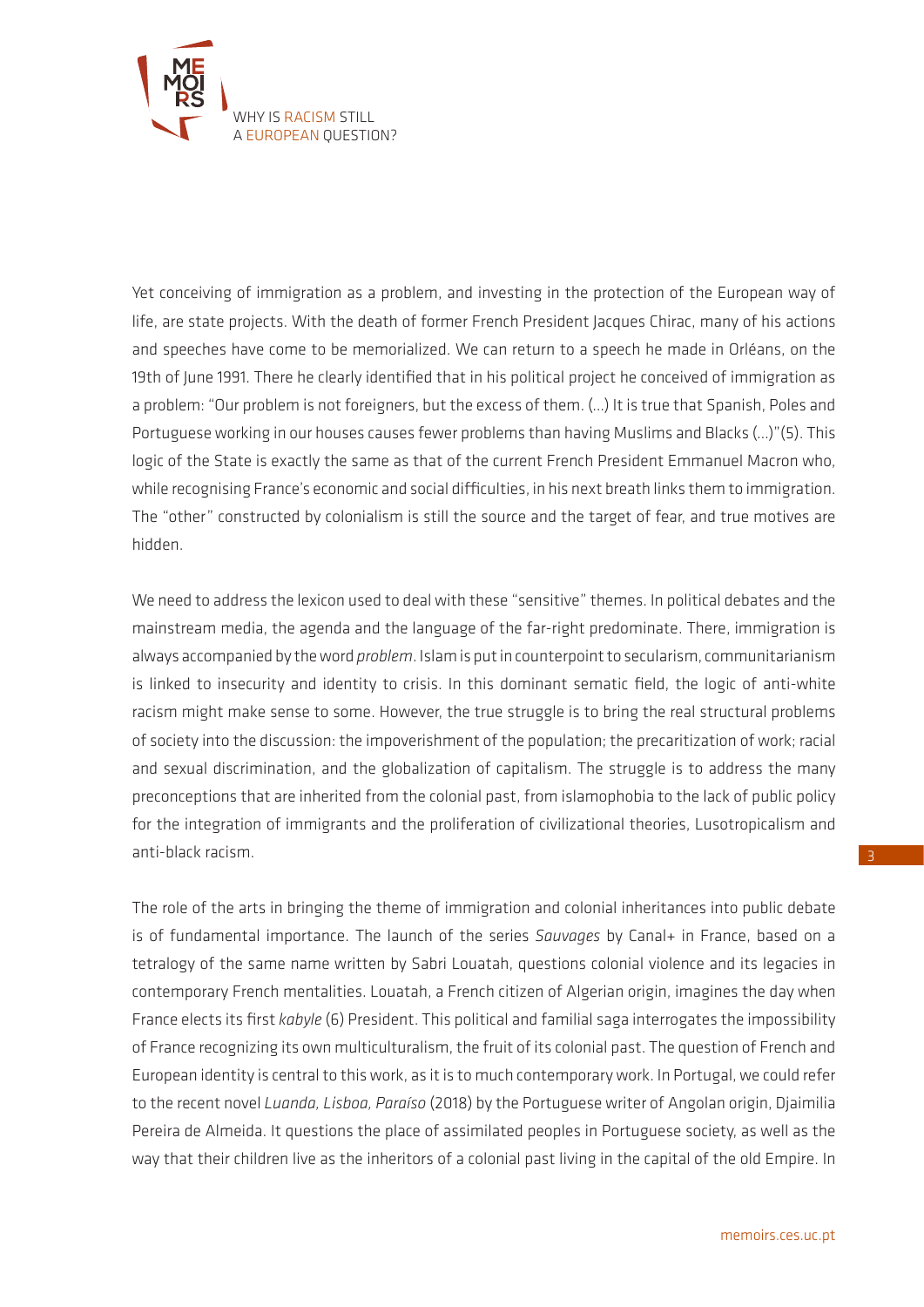

 $\overline{\phantom{a}}$  , where  $\overline{\phantom{a}}$ 

Belgium, identity, racism and the plurality of origins and languages in society is a major feature of the *slam* scene.

In this context, it is worth reaffirming how the MEMOIRS project is gathering interviews with citizens and artists, and building a database on post-memory and colonization in contemporary Europe. The work done by the team presents a vast panorama of experiences of coloniality in a post-colonial Europe in which racism is a constant. When art rescues silenced, latent memories, it fosters the emergence of different histories of slavery and the colonialisms of subjugated peoples. It questions the place of that which colonialism made "Other", which makes up the demographic map of 21<sup>st</sup> century Europe.

Today, a revised version of Shakespeare's *Othello* is showing in France (7), in which the "moor" is the only white person in the play. Whiteness is one of the tacit normativities of society. This theatrical choice therefore offers a counterpoint to the white European public, of being among only people who do not look like "us". Perhaps this theatrical provocation can explain to those who use the argument of "anti-white racism" that the privilege of their skin does not make life easier for them, but that the colour of their skin does not make their lives yet more difficult.

This complex question of racism reminds me of the words of Scholastique Mukasonga, the French-Rwandan writer known for her celebrated novel *Notre Dame du Nil*. In a conversation with readers during FLIP (The Literary Festival of Paraty in Rio de Janeiro) in 2017, she spoke about racism and about how Rwandans do not want to be hostages to their past (8). "To struggle against racism is like walking through a burning forest and trying not to get burnt. In spite of it."